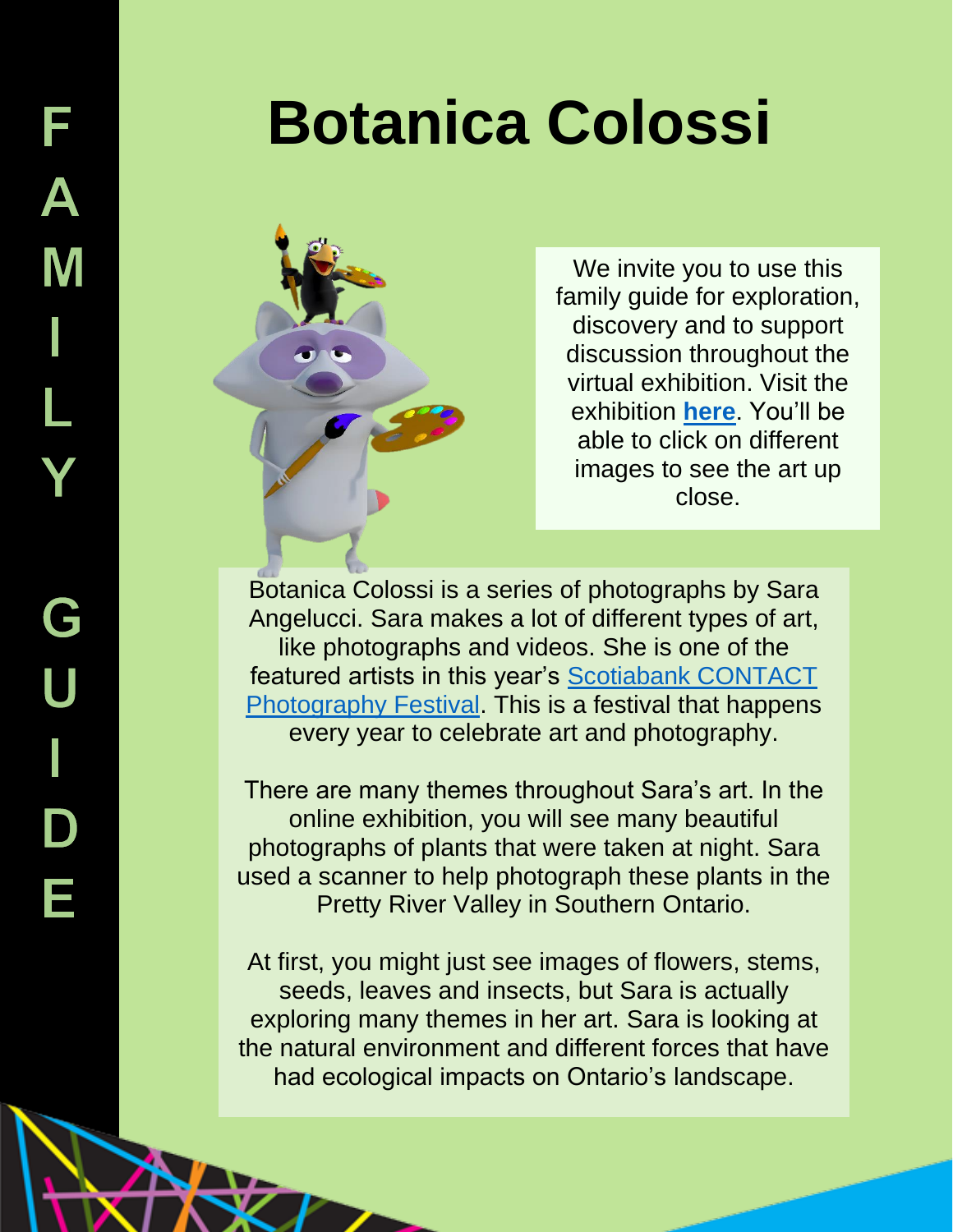## **Invasive and Native Plants**

Indigenous plants and invasive plants are tangled together in Sara's art. What does this mean? Invasive plants are found outside of where they naturally belong. For example, they may have been planted in Ontario but came from another country. They pose a threat because they can spread and push out indigenous plants.

Indigenous or native plants naturally exist in an ecosystem and are connected to other plants and animals found in the same area.

Can you find these native and invasive species in the virtual exhibition?

## **Ontario Invasive Species**

White Clover



Lady's Mantle



Wild **Strawberries** 



Milkweed





Bladder Campion

> **Take Action!** Learn about ways you can help stop invasive species [here.](https://www.ontario.ca/page/invasive-species-ontario#section-1)

## **Ontario Native Species**

White Yarrow



![](_page_1_Picture_18.jpeg)